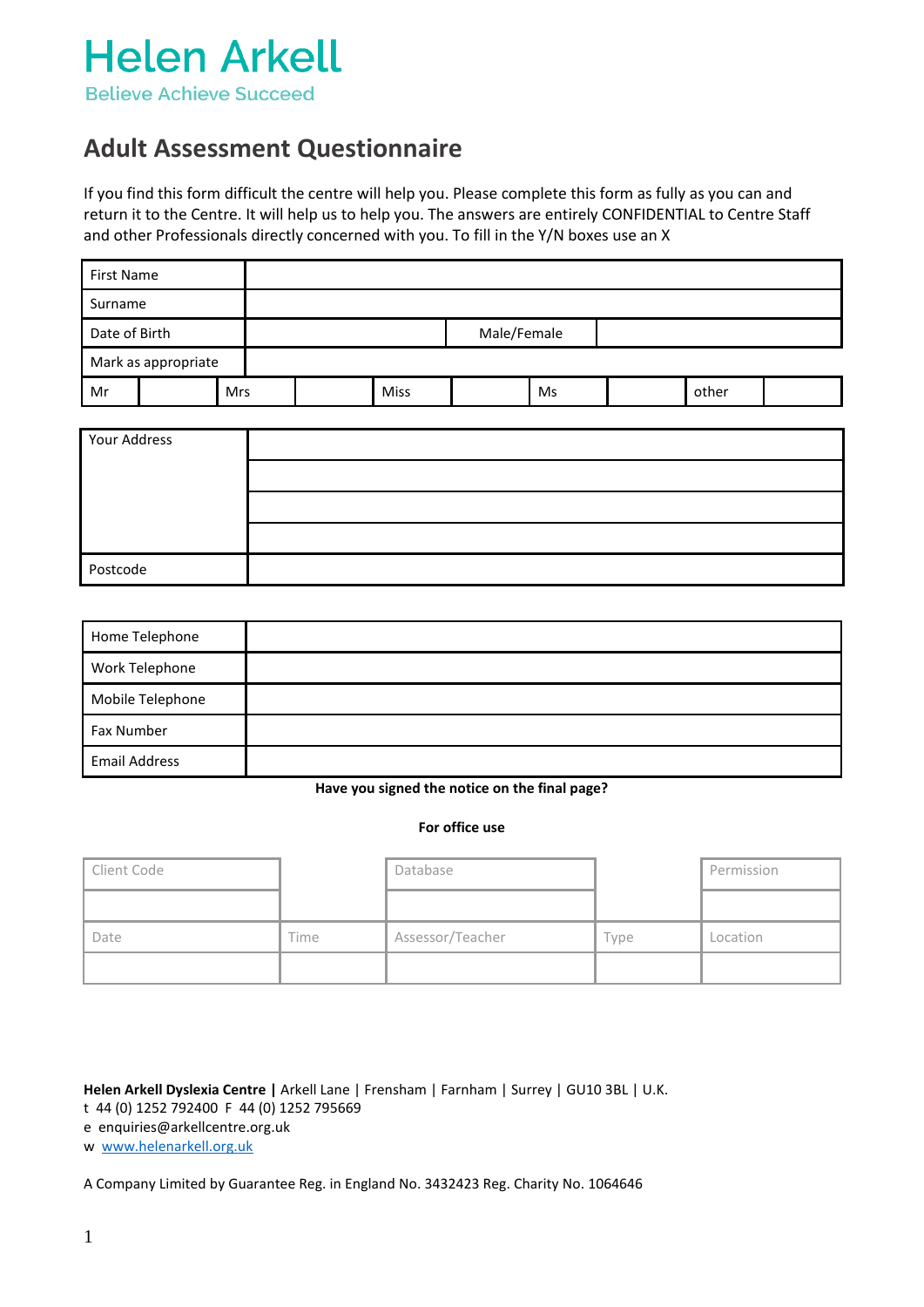

### **Family Background**

### Have any family members had problems with any of the following?

| Speaking                           | Reading | Writing | Spelling | Maths |  |  |  |  |
|------------------------------------|---------|---------|----------|-------|--|--|--|--|
|                                    |         |         |          |       |  |  |  |  |
| Which Relatives?                   |         |         |          |       |  |  |  |  |
|                                    |         |         |          |       |  |  |  |  |
|                                    |         |         |          |       |  |  |  |  |
| What languages are spoken at home? |         |         |          |       |  |  |  |  |

### **Early history and health**

|                                                                                                                              | Yes | No. |
|------------------------------------------------------------------------------------------------------------------------------|-----|-----|
| Did your speech and language develop well?                                                                                   |     |     |
| Did you receive Speech Therapy? If yes, please give details:                                                                 |     |     |
| Have you suffered any accidents? Any hospitalisation?<br>If yes, please give details                                         |     |     |
| Medical History: Please give information regarding any illnesses or conditions that the<br>assessor should be made aware of. |     |     |

| Do you suffer from any of the following? |            |           |                             |     |    |  |  |  |
|------------------------------------------|------------|-----------|-----------------------------|-----|----|--|--|--|
|                                          | <b>Yes</b> | <b>No</b> |                             | Yes | No |  |  |  |
| Eczema                                   |            |           | <b>Rheumatoid Arthritis</b> |     |    |  |  |  |
| Hay fever                                |            |           | Allergy                     |     |    |  |  |  |
| Migraine                                 |            |           | Asthma                      |     |    |  |  |  |
| Epilepsy                                 |            |           | Colour blindness            |     |    |  |  |  |
| Light sensitivity                        |            |           |                             |     |    |  |  |  |

|                                         | Yes | No |
|-----------------------------------------|-----|----|
| Are you receiving medication currently? |     |    |
| If Yes, please give details             |     |    |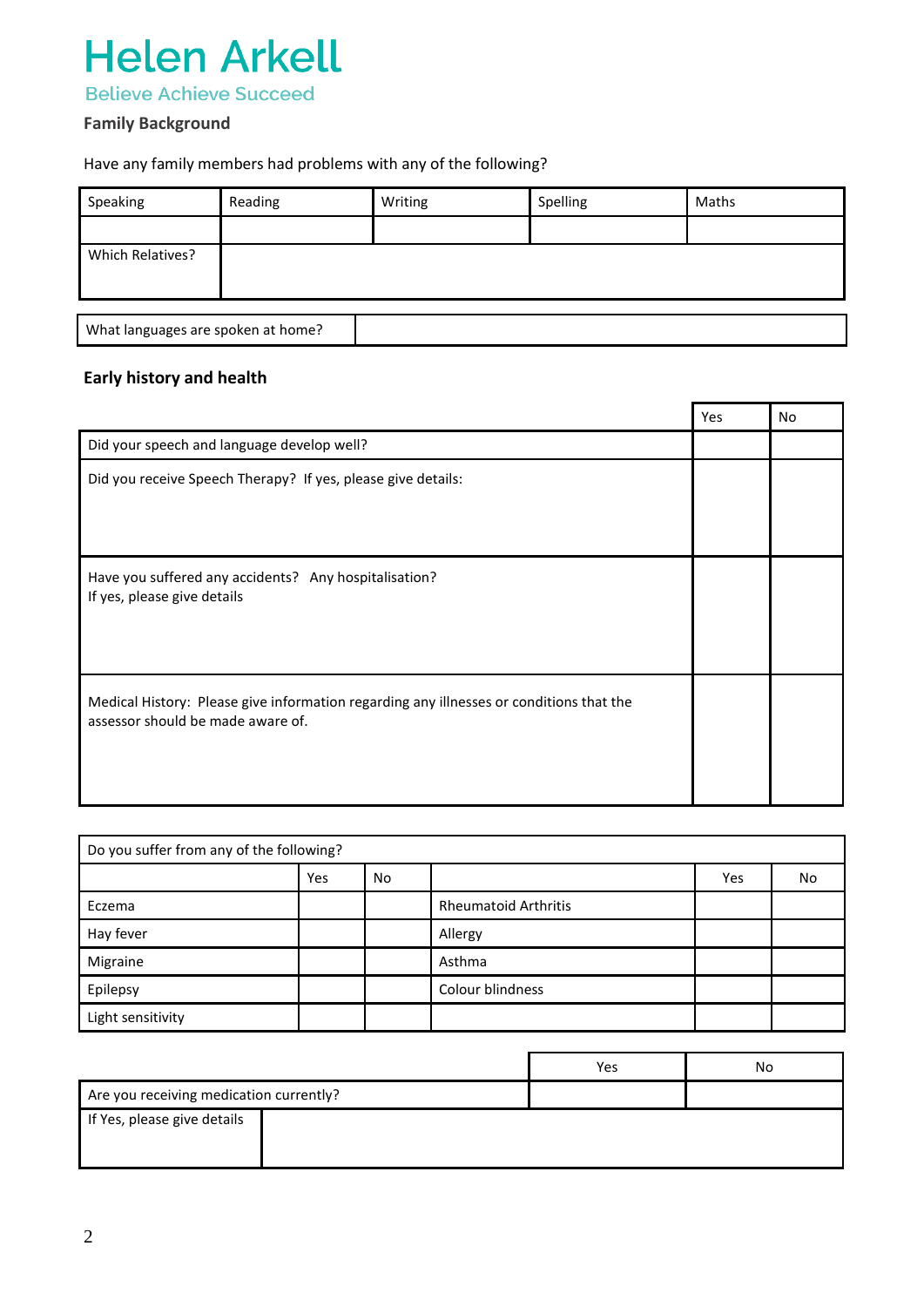

|                                     | Yes | No |
|-------------------------------------|-----|----|
| Is your eyesight normal?            |     |    |
| Is your hearing normal?             |     |    |
| Suffered ear infections?            |     |    |
| Had grommets inserted in your ears? |     |    |
| Had tonsils/adenoids removed?       |     |    |

|                                          | Yes | No | Comments |
|------------------------------------------|-----|----|----------|
| Do you have special interests / hobbies? |     |    |          |
| Do you have any particular dislikes?     |     |    |          |

### **Educational History**

| Past Schools/Colleges Attended,<br>Name of School | Dates | State? | Independent? |
|---------------------------------------------------|-------|--------|--------------|
|                                                   |       |        |              |
|                                                   |       |        |              |
|                                                   |       |        |              |
|                                                   |       |        |              |
|                                                   |       |        |              |
|                                                   |       |        |              |
|                                                   |       |        |              |

|                                                                                       | Yes | No |
|---------------------------------------------------------------------------------------|-----|----|
| Were there reasons for changing school other than age?<br>If Yes, please give details |     |    |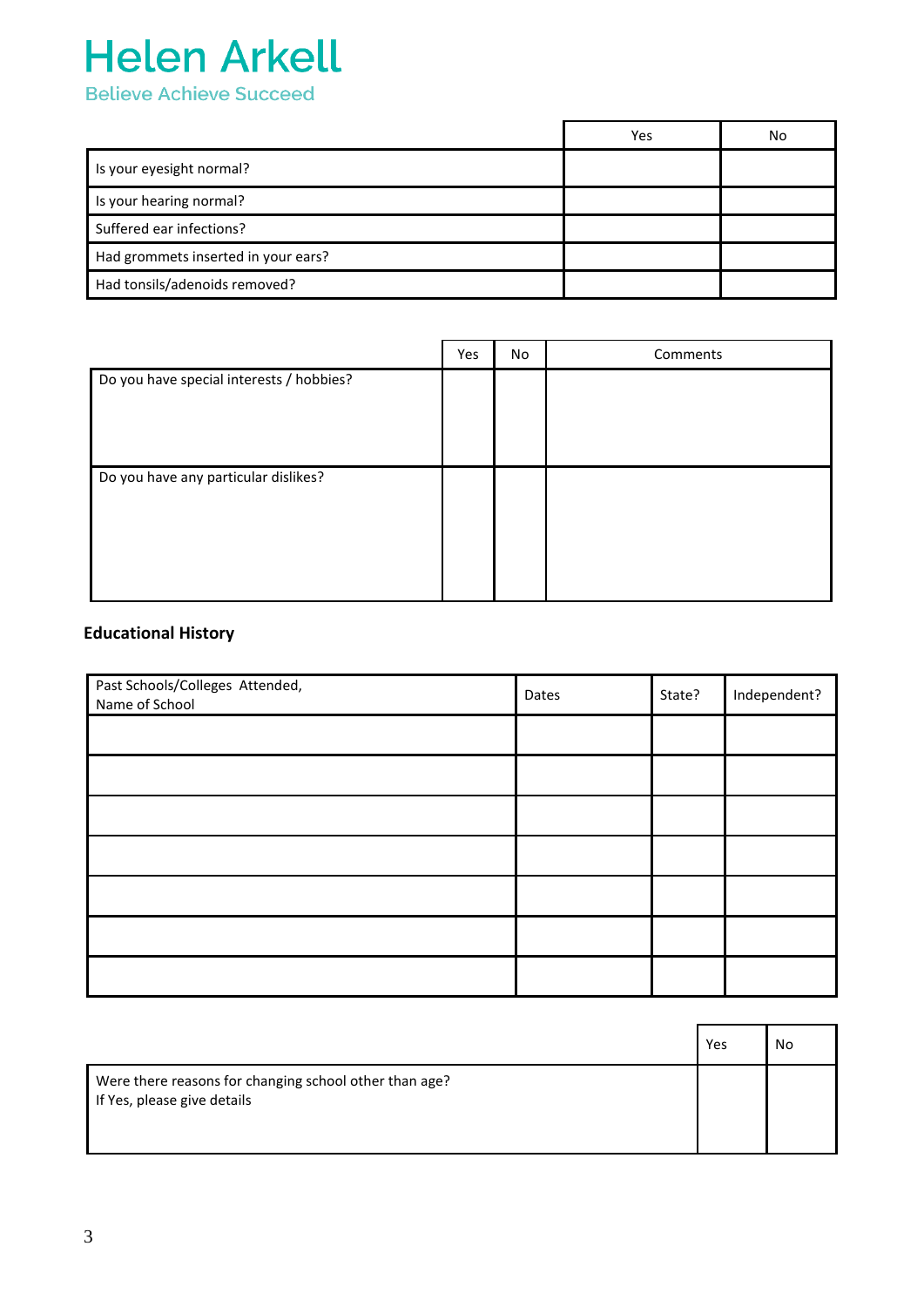

|                                        | Yes | No |
|----------------------------------------|-----|----|
| Have you had extra tuition or therapy? |     |    |
| With whom?                             |     |    |
| How often?                             |     |    |
| When?                                  |     |    |

| Have you been assessed by an educational psychologist? |  |
|--------------------------------------------------------|--|
| With whom?                                             |  |
| How often?                                             |  |
| When?                                                  |  |

| Do you have a copy of previous report(s)?                         |  |
|-------------------------------------------------------------------|--|
| If Yes, please give details, or include a copy of the report(s)   |  |
|                                                                   |  |
|                                                                   |  |
|                                                                   |  |
|                                                                   |  |
| Have you been to a special school?                                |  |
| If Yes, please give details                                       |  |
|                                                                   |  |
|                                                                   |  |
|                                                                   |  |
| Have you received extra time in examinations?                     |  |
| If Yes, please give details                                       |  |
|                                                                   |  |
|                                                                   |  |
|                                                                   |  |
|                                                                   |  |
| Have you ever had a Statement of Special Educational Needs?       |  |
| If Yes, please give details                                       |  |
|                                                                   |  |
|                                                                   |  |
|                                                                   |  |
| Were your difficulties ever recognised in school?                 |  |
| If Yes, please give details                                       |  |
|                                                                   |  |
|                                                                   |  |
|                                                                   |  |
| Have you passed exams?                                            |  |
| Please give details (ie "O" Levels, GCSE, "A" levels, RSA, City & |  |
| Guilds etc)                                                       |  |
|                                                                   |  |
|                                                                   |  |
|                                                                   |  |
|                                                                   |  |
| Have you failed exams?                                            |  |
| If Yes, please give details                                       |  |
|                                                                   |  |
|                                                                   |  |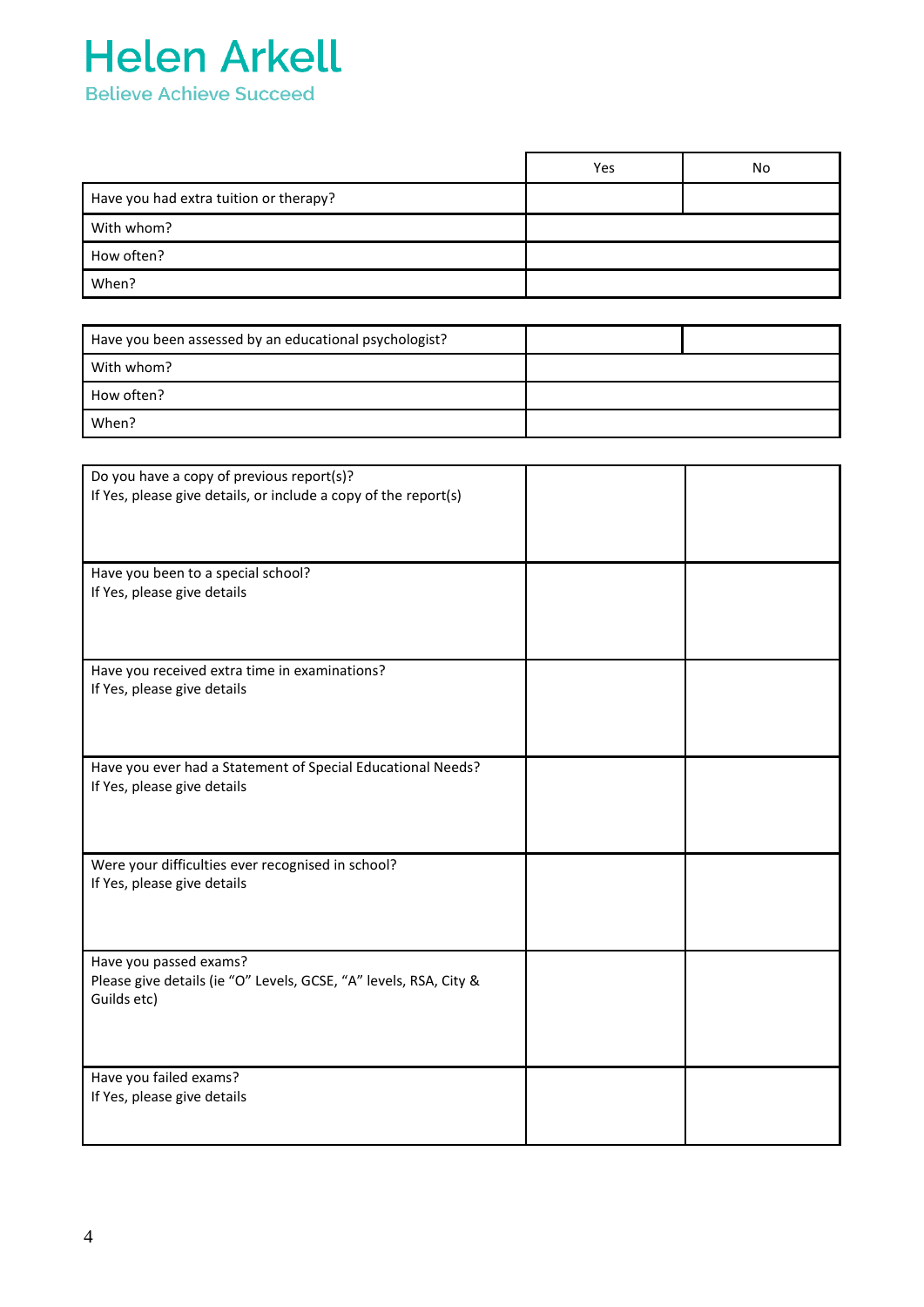# **Helen Arkell**

**Believe Achieve Succeed** 

### **The Current Situation**

| What is your present job?                                                             |  |
|---------------------------------------------------------------------------------------|--|
| If you are still in full-time education, what<br>are you hoping to do when you leave? |  |
| Please list the jobs you have had                                                     |  |
| If you are not in work, what work or<br>training are you interested in?               |  |

| Do you have problems with                           | Yes | No |
|-----------------------------------------------------|-----|----|
| Reading                                             |     |    |
| Understanding what you read                         |     |    |
| Organisation                                        |     |    |
| Spelling                                            |     |    |
| Written Work                                        |     |    |
| Memory                                              |     |    |
| Note Taking                                         |     |    |
| Speeds in writing                                   |     |    |
| Learning information                                |     |    |
| <b>Numbers</b>                                      |     |    |
| How do problems affect work, training or education? |     |    |
| What are your concerns and view of these problems?  |     |    |
| What are the questions that you hope we can answer? |     |    |